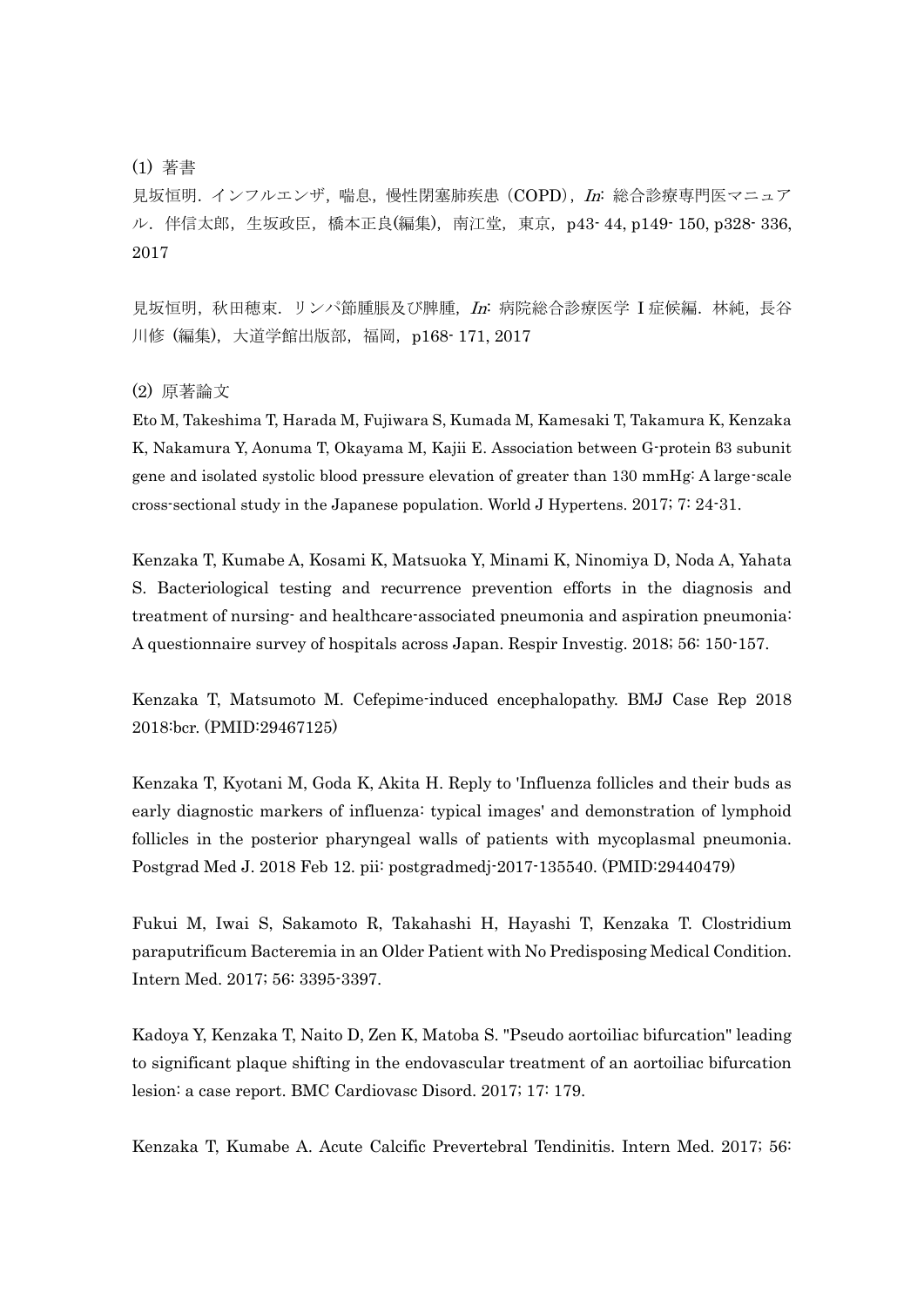1611.

草野俊亮, 見坂恒明, 山本哲也, 秋田穂束.病歴聴取と身体診察により診断に至った複数領 域のリンパ節腫脹を伴う猫ひっかき病の 1 例.日本プライマリ・ケア連合学会誌 2017; 40: 156-159

迫健太郎, 南建輔, 見坂恒明.肝膿瘍でメトロニダゾール(MNZ)を長期投与後、MNZ 誘発 性脳症を来した1例(会議録/症例報告). 感染症学雑誌 2017; 91: 522

(3) 総説

見坂恒明.誤嚥性肺炎治療における禁食の理想と現実.臨床栄養 2017; 130: 420-421.

見坂恒明. 明日から使える! 臨床英語論文の書き方,書かせ方(第 6回)(Q&A). 内科 2017; 120: 1369-1372.

(4) 学会・研究会発表

Kenzaka T, Kosami K. Clinically Mild Encephalitis/Encephalopathy with a Reversible Splenial Lesion Caused by Infection. 15th Annual Congress of International Drug Discovery Science & Technology (IDDST) -Japan 2017, Osaka, July 25-27, 2017

見坂恒明,八幡晋輔, 岡山雅信. ホームステイ型地域医療実習におけるホストファミリー の思いの調査 一兵庫県立柏原病院夏季セミナーよりー. 第8回日本プライマリ・ケア連 合学会学術大会,高松,2017 年 5 月 13‐14 日.

八幡晋輔, 見坂恒明, 辻村英二, 岡山雅信. 地域小規模医療機関における, 看護師の分野編 成の取り組み. 第8回日本プライマリ・ケア連合学会学術大会, 高松, 2017年5月13-14 日.

阿瀬井宏佑,樋田紫子,河崎悟,藤井康和,西崎朗,秋田穂束,見坂恒明.オセルタミビ ルによる免疫学的薬剤性血小板減少が疑われた1例.第 216 回日本内科学会近畿地方会, 大阪,2017 年 7 月 1 日.

水木真平,河崎悟,藤井康和,西崎朗,秋田穂束,見坂恒明.インフルエンザ感染に右腸 腰筋炎を合併した 1 例. 第 216 回日本内科学会近畿地方会, 大阪, 2017 年 7 月 1 日.

山本哲也,河崎悟,藤井康和,西崎朗,秋田穂束,見坂恒明.単純ヘルペスによる急性心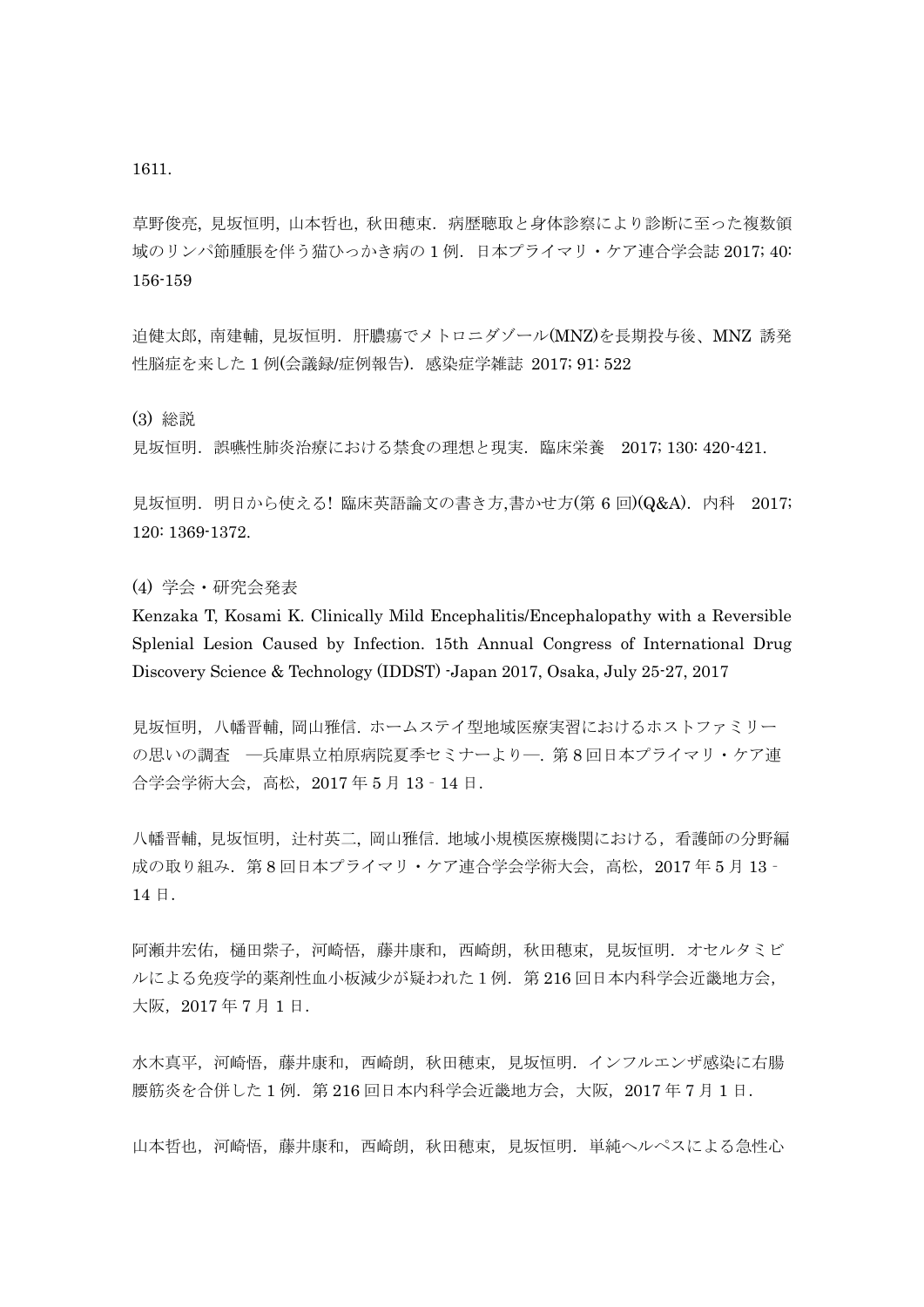筋炎及び急性肝炎を来した1例. 第216回日本内科学会近畿地方会,大阪,2017年7月 1 日.

徳田浩亮,山本哲也,中治仁志,岸本一郎,恒成徹,見坂恒明.Moraxella catarrhalis 菌 血症を契機に多発性骨髄腫の診断に至った1例.第 217 回日本内科学会近畿地方会,大 阪,2017 年 9 月 16 日.

鈴木智大,上田隆,合田建,野村雄大,河崎悟,藤井康和,西崎朗,秋田穂束,見坂恒 明.ラニナミビルが誘因と考えられた虚血性腸炎の1例.第 217 回日本内科学会近畿地方 会,大阪,2017 年 9 月 16 日.

迫健太郎, 見坂恒明, 恒成徹. Epstein-Barr Virus (EBV) による伝染性単核球症に急性 精巣上体炎を合併した1例. ラニナミビルが誘因と考えられた虚血性腸炎の1例. 第217 回日本内科学会近畿地方会,大阪,2017 年 9 月 16 日.

松本正憲,佐和琢磨,河崎悟,藤井康和,西崎朗,秋田穂束,西尾亮,見坂恒明,出血性 脳梗塞を来した左房粘液腫の 1 例.第 217 回日本内科学会近畿地方会,大阪,2017 年 9 月 16 日.

鎌田百香,中治仁志,恒成徹,見坂恒明. 全身性エリテマトーデスによるプロテイン S 活 性低下の経過中に,ワルファリン誘発性皮膚壊死を認めた 1 例.第 217 回日本内科学会近 畿地方会,大阪,2017 年 9 月 16 日.

山本直希,見坂恒明.Actinomyces oris による膿胸の 1 例.第 60 回日本感染症学会中日本 地方会学術集会,長崎,2017 年 10 月 26‐28 日.

馬渕真依,見坂恒明,藤川萌恵美,坂本龍之介,合田建,秋田穂束.下肢異常感覚と膀胱 直腸障害で発症した VZV による髄膜炎尿閉症候群の1例. 第31回日本プライマリ・ケア 連合学会近畿地方会,大津,2017 年 11 月 26 日.

合田建,見坂恒明,馬渕真依,戸田誠也,鈴木智大,坂本龍之介,秋田穂束.入院カンフ ァレンスで医学生がプレゼンテーションを行うことの教育効果. 第31回日本プライマ リ・ケア連合学会近畿地方会,大津,2017 年 11 月 26 日.

八幡晋輔,樫木孝次,見坂恒明,岡山雅信.兵庫県における地域医療教育の取り組み:地 域医療夏季セミナー in ひょうご (活動報告). 第31回日本プライマリ・ケア連合学会近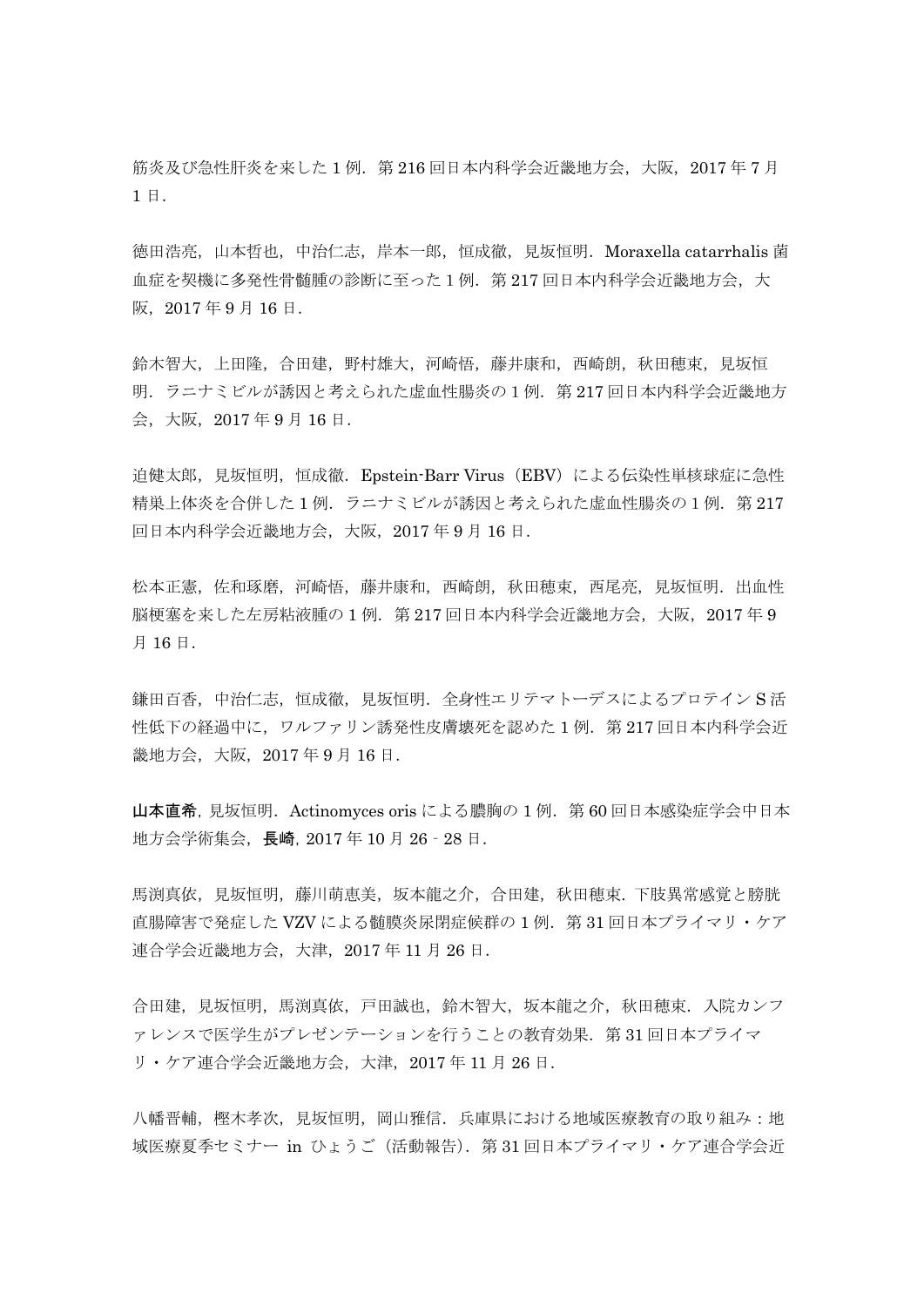畿地方会,大津,2017 年 11 月 26 日.

坂本龍之介,河崎悟,藤井康和,西崎朗,秋田穂束,振角和利,西尾亮,見坂恒明.人工 関節置換術後の腸恥滑液包炎により下肢浮腫を生じた1例.第 218 回日本内科学会近畿地 方会,神戸,2017 年 12 月 2 日.

藤川萌恵美,松本正憲,河崎悟,藤井康和,西崎朗,秋田穂束,見坂恒明.帯状疱疹によ る Elsberg 症候群に SIADH を合併した1例. 第218回日本内科学会近畿地方会,神戸, 2017 年 12 月 2 日.

西垣春菜,鎌田百香,中治仁志,見坂恒明.癌性髄膜炎による食欲不振、性格変化を認め た肺腺癌の1例. 第218回日本内科学会近畿地方会,神戸, 2017年12月2日.

辻村英二,山本哲也,中治仁志,岸本一郎,恒成徹,見坂恒明.大腸腺腫を合併した streptococcus salivarius による頸椎化膿性脊椎炎/椎間板炎の1例. 第218回日本内科学 会近畿地方会,神戸,2017 年 12 月 2 日.

山崎海成, 京谷萌, 浦瀬靖代, 後藤葉一, 見坂恒明. IgA 血管炎の経過中にヘパリン起因 性血小板減少症を合併した1例. 第218回日本内科学会近畿地方会,神戸, 2017年12月 2 日.

中井翼,辻村英二,山本哲也,中治仁志,恒成徹,見坂恒明.肋骨骨折の疼痛刺激により SIADH(抗利尿ホルモン分泌異常症)を来した 1 例.第 219 回日本内科学会近畿地方会,大 阪,2018 年 3 月 3 日.

玉川晃太朗,坂本龍之介,藤井康和,西崎朗,秋田穂束,大宮悟志,藤田恒憲,見坂恒 明, 北尾章人. 好酸球浸潤を伴う急性胆嚢炎を合併した血管免疫芽球性 T 細胞性リンパ腫 (AITL)の1例.第 219 回日本内科学会近畿地方会,大阪,2018 年 3 月 3 日.

京谷萌,山崎海成,浦瀬靖代,後藤葉一,谷本俊次,見坂恒明. 慢性腎臓病患者に発症し た慢性肉芽腫性浸潤性副鼻腔真菌症の 1 例.第 219 回日本内科学会近畿地方会,大阪, 2018 年 3 月 3 日.

木村敬一,山本哲也,中治仁志,恒成徹,見坂恒明. Enterococcus faecalis による急性腎 盂腎炎から菌血症及び髄膜炎を合併した1例.第 219 回日本内科学会近畿地方会,大阪, 2018 年 3 月 3 日.